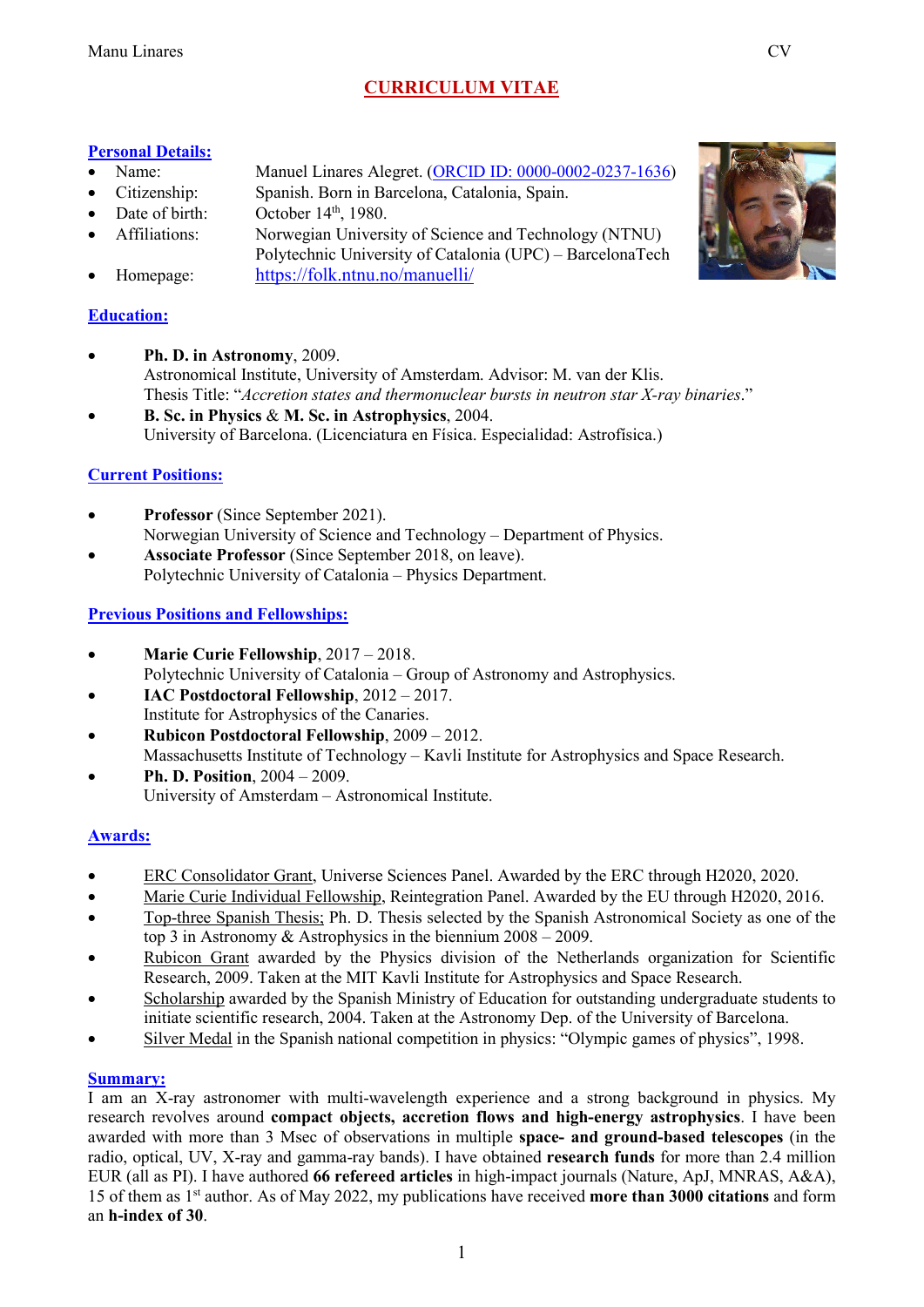In 2021, I was appointed **Professor at the Department of Physics** of the Norwegian University of Science and Technology, where I **lead an ERC Consolidator Grant project**. I collaborate regularly with colleagues in Denmark, The Netherlands, Spain and the U.S., where I have held long/short-term research positions. I have been **invited to international conferences** and seminars in The Netherlands, Austria, Spain, Turkey, Korea and the U.S., to present our work on compact binary millisecond pulsars and thermonuclear explosions on neutron stars. I act as **referee** for four astronomical journals and I have served as **reviewer** in time allocation committees for ESA, ESO and NASA. I am a member of the **science working groups** of the high-energy observatories Athena (launch 2028), eXTP (2025 launch) and STROBE-X (proposed 2030s).

## **Awarded research funding (as Principal Investigator, selection):**

- LOVE-NEST: Looking for Super-Massive Neutron Stars. *(Expected start: September 2021)* ERC Consolidator Grant, Horizon-2020, 2020. **EUR 2,000,000**.
- BACCO: Burning on Accreting Compact Objects. Marie-Curie Fellowship grant, Horizon-2020, 2016. **EUR 170,000**.
- The GBM all-sky X-ray burst monitor. Fermi, Cycle 4, 2011 **USD 160,000**.
- High-resolution X-ray spectroscopy of the 11 Hz pulsar IGR J17480-2446. Chandra, Cycle 13, 2011 (not triggered). **USD 50,600**.
- Accretion disks in strong gravity: Fe lines vs. kHz QPOs and spectral states. Suzaku, AO-5, 2010. **USD 35,000**.

## **Awarded observations (as Principal Investigator, selection):**

- Spectroscopic/photometric studies of redback millisecond pulsars. **GTC, WHT, NOT, INT, LT**, Multiple observing runs at La Palma, 2013-2017. >10 nights.
- Spying on millisecond pulsar paradise: Chandra+GBT monitoring of M28
- **GBT+Chandra**, AO-16, 2014. 90 ksec (Chandra) + 24 hr (GBT).
- Narrow lines from a slowly rotating neutron star. **Chandra**, AO-13,15-19, 2011-2017 (co-PIs: Chakrabarty, Canizares). 300 ksec.
- A Swift monitoring of neutron stars in globular clusters. **Swift** Danish GTO, Cycle 2-3, 2014-2016 (co-PI: Chenevez). 260 ksec.
- Accretion disks in strong gravity: Fe lines vs. kHz QPOs and spectral states. **Suzaku**, AO-4, AO-5, 2009-2010. 200 ksec.
- WSRT observation of an accreting millisecond pulsar in outburst: IGR J00291+5934. **Westerbork Synthesis Radio Telescope**, ToO, 2008. 36 ksec.
- Extended timing observations of the accreting millisecond pulsar IGR J00291+5934. **Rossi X-ray Timing Explorer**, AO-11, 2006. 400 ksec.

## **Teaching:**

- *"Observational Astrophysics"*: lectures, AstroLAB sessions and observing project. 1st year M. Sc. course, Physics Degrees. **NTNU**, 2022-.
- *"Fundamentals of Mechanics"*: lectures and lab sessions. 1st year B. Sc. course, Engineering Degrees. **Polytechnic University of Catalonia**, 2018-2021.
- *"Quantum Physics"*: lectures, theory and problems. 2nd year B. Sc. course, Engineering Physics. **Polytechnic University of Catalonia**, 2017-2021.
- *"Astrophysics"*: seminars.
- 3d year B. Sc. course, Engineering Physics. **Polytechnic University of Catalonia**, 2017-2021.
- *"X-ray timing techniques"*. Hands-on session.
- 1st. school on multi-wavelength BH astronomy. **University Paris Diderot**, 2009.
- *"Astrophysics of compact stars". "Galaxies". "Solar system".* Teaching assistant. Second & Third year B. Sc. courses, **University of Amsterdam**, 2008.
- *"Optical spectroscopy of Arcturus".* Astronomy practicum. Project supervisor. Third year B. Sc. course, **University of Amsterdam**, 2007.

## **Supervision:**

• *"Optical studies of binary millisecond pulsars"*. Supervisor. Ph. D. thesis (M. Turchetta). **Norwegian University of Science and Technology**, 2022-.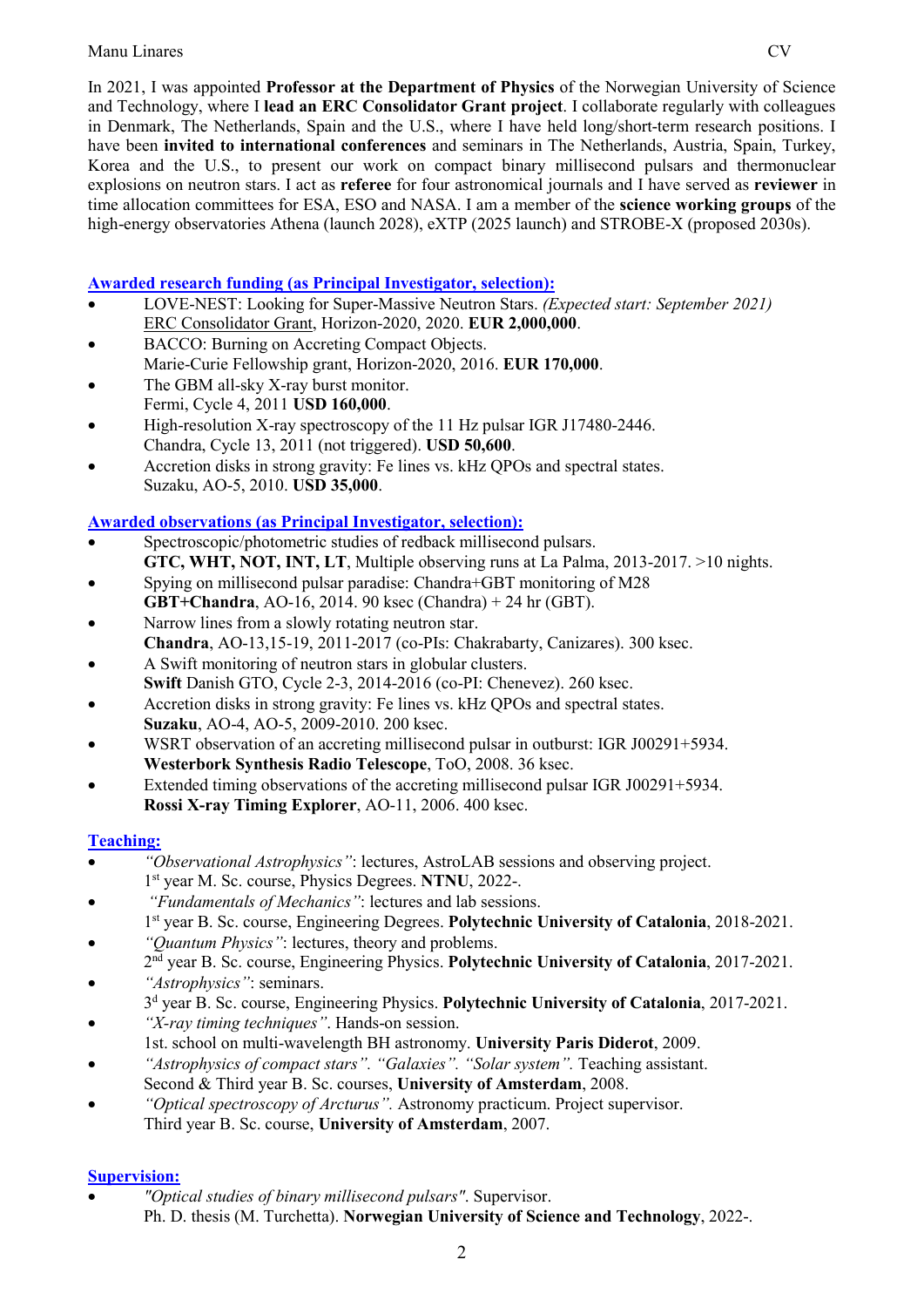- *"Compact binary MSPs: from multi-wavelength observations to numerical simulations"*. Supervisor. Ph. D. thesis (E. Vurgun). **Polytechnic University of Catalonia**, 2020-.
- *"The bright outburst of a new black hole candidate"*. Supervisor. B. Sc. thesis (C. Celma). **Polytechnic University of Catalonia**, 2019.
- *"Chandra observations of the globular cluster M28"*. Supervisor. B. Sc. research project (M. Rubio). **Polytechnic University of Catalonia**, 2018.
- *"X-ray and optical counterparts of Fermi-LAT millisecond pulsar candidates"*. Supervisor. B. Sc. research project (L. Portós, A. Valenzuela). **Polytechnic University of Catalonia**, 2017.
- *"A study of neutron stars in globular clusters using Swift X-ray observations".* Co-supervisor. M. Sc. thesis (L. Taddei). DTU / **Polytechnic University of Catalonia**, 2017.
- *"A neutron star between outburst and quiescence"*. Co-supervisor. Ph. D. research project (J. Allen). **Massachusetts Institute of Technology**, 2012–2014.
- *"Super-orbital variability in X-ray binaries"*. Supervisor*.* M. Sc. thesis (A. Tol). **University of Amsterdam**, 2008.

## **Other Professional Activities:**

- **Member** of the Scientific Organizing Committee, PHAROS conference, Rome (2022).
- **Panel** member in multiple BSc. thesis committees, UPC, Barcelona (2018-present).
- **Chair** of Symposium 11, "Neutron stars at the crossroads: X-ray binaries and transitional [millisecond](http://eas.unige.ch/EWASS2015/session.jsp?id=S11) pulsars", at the annual meeting of the European Astronomical Society (European Week of Astronomy and Space Science, EWASS-2015, in Tenerife, Spain).
- **Member** of the science working groups of Athena, STROBE-X and eXTP (2014-present).
- **Part** of the collaboration "*Mapping neutron stars with type I X-ray bursts*", ISSI-Bern, 2011-2012.
- **Member** of the American (2011) and European (2018-) Astronomical Societies.
- **Reviewer** for the Dutch science foundation (NWO), for the European Southern Observatory (ESO) and for ESA & NASA time allocation committees (2009-present).
- **Referee** for ApJ, A&A, ApSS and MNRAS (2007-present).
- **Organizer** in the scientific and local organizing committees of the workshop "*A decade of accreting millisecond X-ray pulsars*", held in Amsterdam, April 2008.
- **Co-editor** of the proceedings book of the workshop "*A decade of accreting millisecond pulsars*", held in Amsterdam in April 2008 (AIP Journals).

## **Invited presentations:**

- IAU, General Assembly. Busan, South Korea. August 2022. **Invited Talk**: *"Compact binary millisecond pulsars and the neutron star mass distribution.*"
- NOT, a telescope for the future. La Palma, Spain. June 2022. **Invited Talk**: "*Teaching observational astrophysics with the NOT."*
- NTNU Department of Physics & Realfagkonferansen. Trondheim, Norway, October & May 2021. **Invited Colloquium & Talk**: "*The many faces of neutron stars.*"
- Astronomical Institute UvA. Amsterdam, The Netherlands, September 2019.
- **Invited Colloquim**: "*Massive pulsars in compact binaries.*"
- Frascati workshop. Palermo, Italy, June 2019. **Invited Talk**: "*Massive neutron stars and constraints on the equation of state.*"
- 16<sup>th</sup> Russbach school on nuclear astrophysics. Russbach, Austria, March 2019.
- **Invited Lecture**: "*Constraining the equation of state with NS mass and radius measurements.*"
- OzGrav weekly videoconference. Australia/Online. June 2018. **Invited Talk**: "*The hunt for the most massive neutron stars."*
- La Gomera Accretion Week. La Gomera, Spain, September 2017. **Invited Talk**: "*Compact Binary Millisecond Pulsars.*"
- The Zoo of Accreting Compact Objects. Leiden, Netherlands, August 2015. **Invited Talk**: *"X-ray states of Redback millisecond pulsars".*
- Spanish X-ray Astronomy. Santander, Spain, June 2015 (declined, paternity). **Invited Review Talk**: *"Observations of Thermonuclear X-ray Bursts".*
- 
- Variable Galactic Gamma-ray Sources. Heidelberg, Germany, May 2015 (declined, paternity). **Invited Talk**: *"X-ray States of Redback Millisecond Pulsars".*
- Sabanci University. Istambul, Turkey, October 2013. **Invited Physics Seminar**: *"Accretion- and thermonuclear-powered neutron stars".*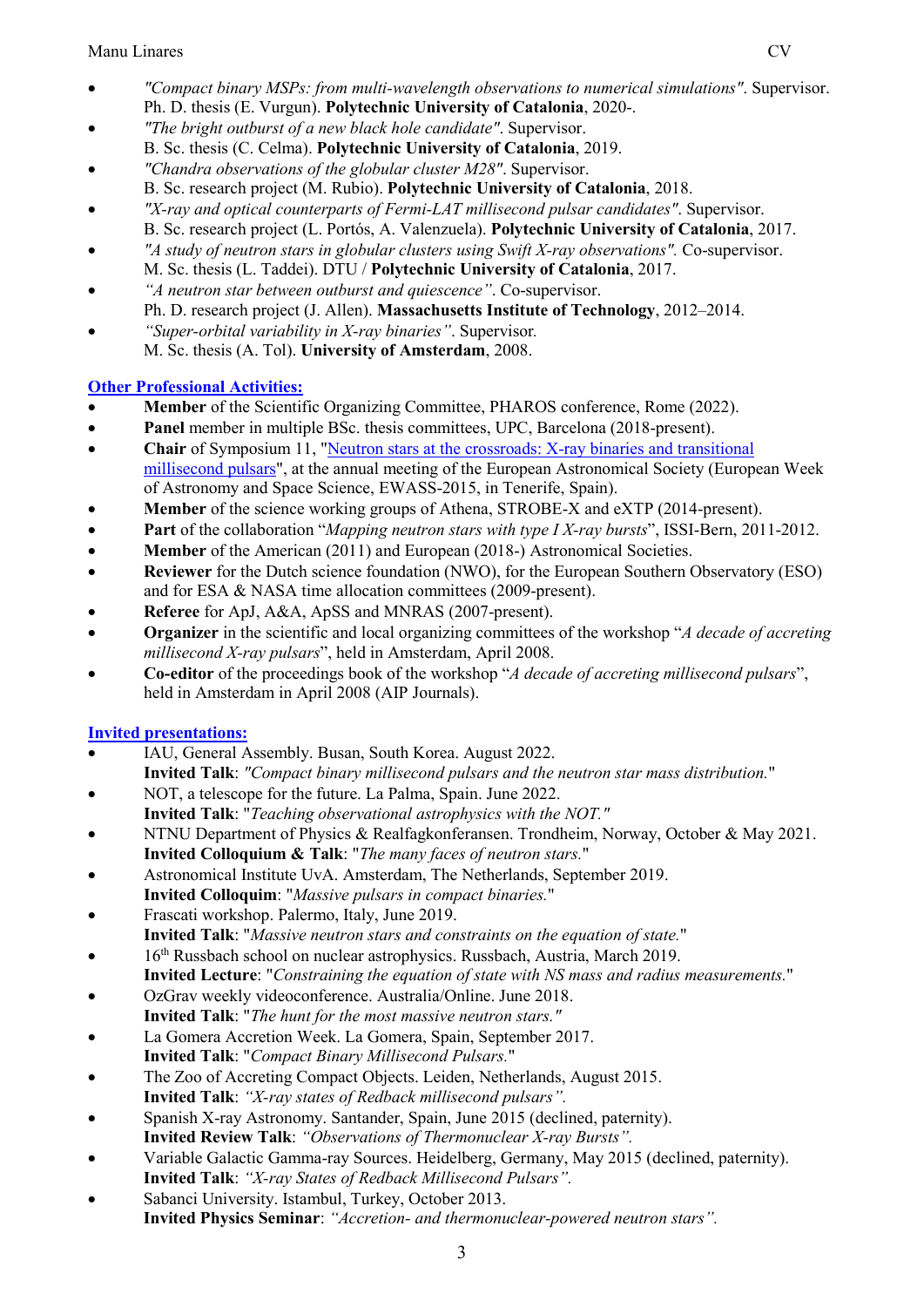- Spanish X-ray Astronomy. Barcelona, Spain, June 2013. **Invited Review Talk**: *"Observations of Thermonuclear X-ray Bursts".*
- 16 years of discovery with RXTE. NASA-GSFC, USA, March 2012. **Invited Talk**: *"Thermonuclear burning on accreting NSs: RXTE's recent discoveries."*

### **Selection of conferences with contributed talks:**

- PHAROS: multi-messenger physics & astrophysics of neutron stars. **Rome**, Italy, June 2022.
- ICRC: The Astroparticle Physics conference. **Berlin/Online**, July 2021.
- The formation and evolution of neutron stars, 14<sup>th</sup> workshop. **Bonn, Germany**, February 2020.
- FOXT: The future of X-ray timing. **Amsterdam**, The Netherlands, October 2019.
- PHAROS: multi-messenger physics & astrophysics of neutron stars. **Platja d'Aro**, Spain, Apr. 2019.
- Neutron stars: the equation of state, **Coimbra**, Portugal, Sep. 2018.
- COSPAR scientific assembly, **Pasadena**, U.S., Jul. 2018.
- Scientific meeting SEA, **Salamanca**, Spain, Jul. 2018.
- From cooling to explosion: the physics of white dwarfs, **Tossa**, Spain, Jun. 2017.
- 40 years of X-ray bursts, **ESAC**, Spain, Jun. 2015.
- 15 years of science with Chandra. **Boston**, MA, Nov. 2014.
- NS2014: The structure and signals of neutron stars. **Florence**, Italy, Mar. 2014.
- European Week of Astronomy and Space Science. **Turku**, Finland, Jul. 2013.
- HEAD meeting. Newport, RI, Sep. 2011. AAS 219-meeting. **Austin**, TX, Jan. 2012.
- Physics of Neutron Stars. **St. Petersburg**, Russia, July 2011.

#### **Direction of and participation in competitive research projects:**

| $\bullet$                                                                                                | Project: Burning on Accreting Compact Objects | Lead researcher: M. Linares                |
|----------------------------------------------------------------------------------------------------------|-----------------------------------------------|--------------------------------------------|
|                                                                                                          | Financing entity: European Commission         | Reference: Marie Curie IF. Grant nr.702638 |
|                                                                                                          | Amount granted: 170.000 EUR                   | Duration: 2016 to 2018                     |
| I led this EU project at the UPC to study nuclear burning on accreting compact objects, combining        |                                               |                                            |
| observations of novae and thermonuclear bursts with models and simulations of ignition/explosion phases. |                                               |                                            |

• Project: The physics of compact objects Lead researchers: J. José, D. García-Senz Financing entity: Ministerio de Ciencia y TecnologíaReference: AYA2017-86274-P Amount granted: 115.000 EUR Duration: 2018 to 2020

*I am coI of this research project at the UPC, focused on white dwarf cooling, novae and type Ia supernovae.*

• Project: VHE emission of transitional MSPs Lead researcher: M. Linares Financing entity: Ministerio de Ed. Cult. Y Dep. Reference: CAS15/00206 Amount granted: 16.000 EUR Duration: 2015 to 2016

*I took this six-months visit grant to NTNU, Norway, to work on very high-energy and neutrino emission from compact binary millisecond pulsars with M. Kachelriess.*

Project: The nature and evolution of X-ray binaries Lead researchers: J. Casares, T. Shahbaz Financing entity: Ministerio de Ciencia y TecnologíaReference: AYA 2013-42627/2010-18080 Amount granted: 200.000 EUR Duration: 2012 to 2016

*I was part of this productive research project at the IAC, where I developed a novel technique to measure masses of compact binary millisecond pulsars.* 

• Project: The GBM All-sky X-ray Burst Monitor Lead researcher: M. Linares Financing entity: NASA's Fermi GI program Reference: NNX11AO19G Amount granted: 140.000 EUR Duration: 2011 to 2013

*I led this NASA-funded project while working at MIT. I developed a novel method to detect the most energetic thermonuclear explosions from neutron stars in our Galaxy. After obtaining funds in a competitive call for proposals, I was in charge of scientific and financial management, with a team of about six members.*

#### **Languages:**

- **Spanish, Catalan:** native.
- **English, Italian:** fluent.
- **French, Dutch, Norwegian:** basic.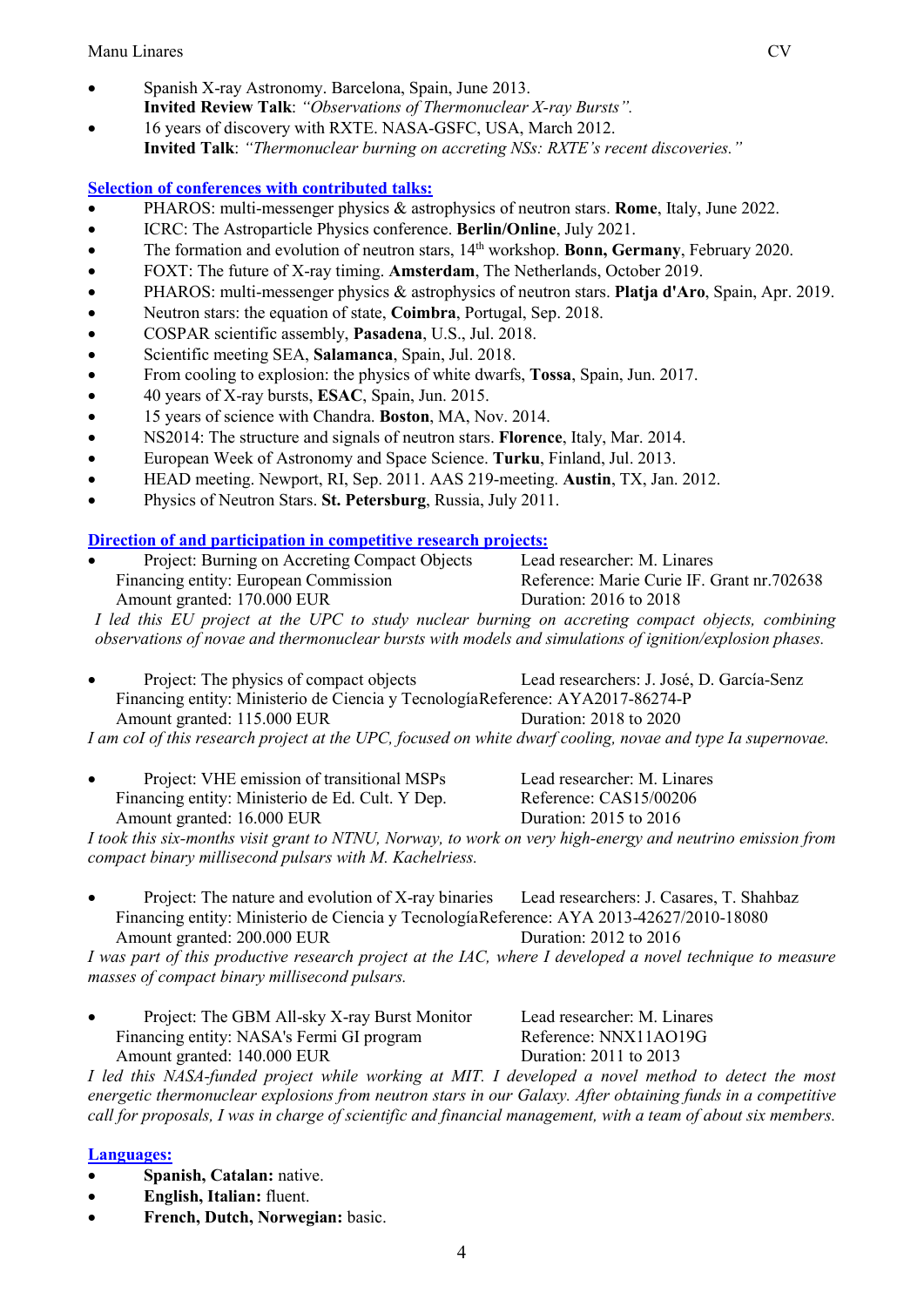Manu Linares CV

#### **Summary of publication record: [\(NASA-ADS, M](http://adsabs.harvard.edu/cgi-bin/nph-abs_connect?db_key=AST&db_key=PRE&qform=AST&arxiv_sel=astro-ph&arxiv_sel=cond-mat&arxiv_sel=cs&arxiv_sel=gr-qc&arxiv_sel=hep-ex&arxiv_sel=hep-lat&arxiv_sel=hep-ph&arxiv_sel=hep-th&arxiv_sel=math&arxiv_sel=math-ph&arxiv_sel=nlin&arxiv_sel=nucl-ex&arxiv_sel=nucl-th&arxiv_sel=physics&arxiv_sel=quant-ph&arxiv_sel=q-bio&sim_query=YES&ned_query=YES&adsobj_query=YES&aut_logic=OR&obj_logic=OR&author=linares%2C+m.&object=&start_mon=&start_year=&end_mon=&end_year=&ttl_logic=OR&title=&txt_logic=OR&text=&nr_to_return=200&start_nr=1&jou_pick=ALL&ref_stems=&data_and=ALL&group_and=ALL&start_entry_day=&start_entry_mon=&start_entry_year=&end_entry_day=&end_entry_mon=&end_entry_year=&min_score=&sort=SCORE&data_type=SHORT&aut_syn=YES&ttl_syn=YES&txt_syn=YES&aut_wt=1.0&obj_wt=1.0&ttl_wt=0.3&txt_wt=3.0&aut_wgt=YES&obj_wgt=YES&ttl_wgt=YES&txt_wgt=YES&ttl_sco=YES&txt_sco=YES&version=1)ay 2022)**

- Total number of publications: **172**.
- Total number of refereed publications: **66** (Nature, ApJ, MNRAS, JCAP and A&A)
- Refereed publications as lead author: **15**
- Total number of citations: **3001**
- Average citations: **32** per refereed article.
- H-Index: **30**.

### **Selection of ten key refereed publications:**



- 1) *Peering into the dark side: Magnesium lines establish a massive neutron star in PSR J2215+5135.* **Linares**, Shahbaz, Casares, 2018, ApJ, 859, 54. [148 citations]
- 2) *A millisecond pulsar candidate in a 21-h orbit: 3FGL J0212.1+5320*.
- **Linares**, Miles-Páez, Rodríguez-Gil, Shahbaz, Casares, et al., 2017. MNRAS, 465, 4602. [17 citations] 3) *The 26.3-h orbit and multiwavelength properties of the `redback' millisecond pulsar PSR J1306-40.*

**Linares**, 2018, MNRAS, 473, 116. [12 citations]

We have recently found one of the most massive neutron stars, with 2.3 Solar masses, and discovered two new binary pulsars. Together with my collaborators@IAC (2017-2018, items 1-3).

- 4) *Spectral Softening Between Outburst and Quiescence In The Neutron Star LMXB SAX J1750.8-2900*. Allen, **Linares**, Homan, Chakrabarty, 2015, ApJ, 801, 10. [17 citations]
- 5) *The binary millisecond pulsar PSR J1023+0038 during its accretion state - I. Optical variability*. Shahbaz, **Linares**, et al., 2015, MNRAS, 453, 3461. [36 citations]
- *6) Low-level accretion in neutron star X-ray binaries.*  Wijnands et al. [incl. **Linares**, 6<sup>th</sup> author], 2015. MNRAS, 454, 1371. [65 citations]

I supervised PhD student J.Allen@MIT in a study of low-level neutron star accretion (2014-2015, item 4), and contributed to numerous studies of pulsars and neutron star transients (e.g., 2015, items 5-6).

- *7) X-ray states of redback millisecond pulsars.* **Linares**, 2014, ApJ, 795, 72. [77 citations]
- *8) The NS transient and MSP in M28: from sub-luminous accretion to rotation-powered quiescence.* **Linares** et al., 2014, MNRAS, 438, 251. [75 citations]

We discovered X-ray mode switching in the disk state of M28-I (2013-2014, item 8). In my 1<sup>st</sup> singleauthor article, I reviewed the three main states of redback pulsars (2014, item 7).

- *9) An Accreting Millisecond Pulsar with Black Hole-like X-Ray Variability: IGR J00291+5934.* **Linares**, van der Klis & Wijnands, 2007, ApJ, 660, 595. [28 citations]
- *10) Discovery of kHz QPOs and Shifted Frequency Correlations in the Accreting MSP XTE J1807-294.* **Linares**, van der Klis, Altamirano & Markwardt, 2005, ApJ, 634, 1250. [71 citations]

I studied accreting millisecond pulsars in depth during my PhD@Amsterdam, where I discovered kHz QPOs and I found a pulsar that 'acted' like a black hole (2005-2009, items 9-10).

#### **Selection of five additional high-impact refereed publications:**

- *11) Millihertz QPOs & thermonuclear bursts from Terzan 5: a showcase of burning regimes.* **Linares**, Altamirano, Chakrabarty, Cumming, Keek, 2012, ApJ, 748, 82. [54 citations]
- *12) On the Cooling Tails of Thermonuclear X-ray Bursts: The IGR J17480-2446 Link.* **Linares**, Chakrabarty & van der Klis, 2011, ApJ-L, 733, 17. [19 citations]
- *13) The Return of the Bursts: Thermonuclear Flashes from Circinus X-1.* **Linares**, et al., 2010, ApJ-L, 719, 84. [24 citations]
- *14) Cooling of the quasi-persistent neutron star transients KS 1731-260 and MXB 1659-29.* Cackett, Wijnands, **Linares**, Miller, Homan & Lewin, 2006, MNRAS, 372, 479. [90 citations]
- *15) Regulation of black-hole accretion by a disk wind during a violent outburst of V404 Cygni.*  Muñoz-Darias et al. [incl. **Linares**, 6<sup>th</sup> autor], 2016. Nature, 534, 75. [54 citations]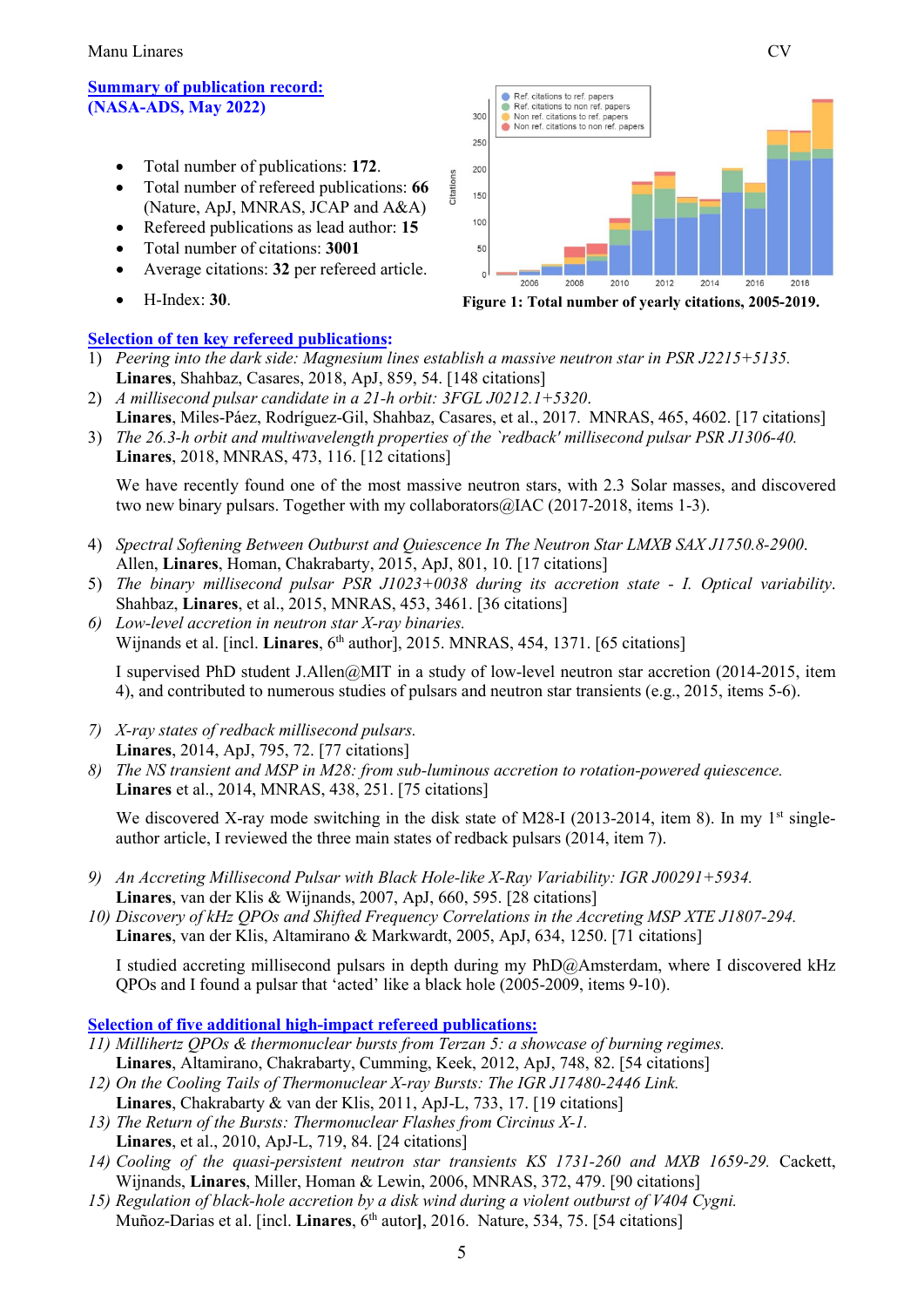## **Observatory/instrument-related publications (within large international collaborations):**

*16) Observatory science with eXTP.* in 't Zand, et al. [incl. **Linares**], 2019, SCPMA, arXiv:1812.04023. [7 citations]

- *17) Accretion in strong field gravity with eXTP.* De Rosa, et al. [incl. **Linares**], 2019, SCPMA, arXiv:1812.04022. [3 citations]
- *18) Dense matter with eXTP.* Watts, et al. [incl. **Linares**], 2019, SCPMA, arXiv:1812.04021. [9 citations]
- *19) Science with e-ASTROGAM (a space mission for MeV-GeV astrophysics).* De Angelis, et al. [incl. **Linares**], 2017, JHEA, arXiv:1711.01265. [30 citations]
- *20) XIPE: the x-ray imaging polarimetry explorer.* Soffita et al. [incl. **Linares**], 2016, SPIE proc., 9905, 15. [6 citations]
- *21) The LOFT mission concept: a status update.* Feroci et al. [incl. **Linares**], 2016, SPIE, 9905. [4 citations]
- *22) The LOFT perspective on neutron star thermonuclear bursts.* in't Zand et al. [incl. **Linares**], 2015, White Paper, arXiv:1501.02776. [6 citations]



**Figure 2. Most frequent keywords (left) and co-authors (right), for 155 publications authored by M. Linares. Credit and details: [SAO/NASA-ADS.](https://ui.adsabs.harvard.edu/)**

**Full list of refereed publications [\(NASA-ADS, J](http://adsabs.harvard.edu/cgi-bin/nph-abs_connect?db_key=AST&db_key=PRE&qform=AST&arxiv_sel=astro-ph&arxiv_sel=cond-mat&arxiv_sel=cs&arxiv_sel=gr-qc&arxiv_sel=hep-ex&arxiv_sel=hep-lat&arxiv_sel=hep-ph&arxiv_sel=hep-th&arxiv_sel=math&arxiv_sel=math-ph&arxiv_sel=nlin&arxiv_sel=nucl-ex&arxiv_sel=nucl-th&arxiv_sel=physics&arxiv_sel=quant-ph&arxiv_sel=q-bio&sim_query=YES&ned_query=YES&adsobj_query=YES&aut_logic=OR&obj_logic=OR&author=linares%2C+m.&object=&start_mon=&start_year=&end_mon=&end_year=&ttl_logic=OR&title=&txt_logic=OR&text=&nr_to_return=200&start_nr=1&jou_pick=ALL&ref_stems=&data_and=ALL&group_and=ALL&start_entry_day=&start_entry_mon=&start_entry_year=&end_entry_day=&end_entry_mon=&end_entry_year=&min_score=&sort=SCORE&data_type=SHORT&aut_syn=YES&ttl_syn=YES&txt_syn=YES&aut_wt=1.0&obj_wt=1.0&ttl_wt=0.3&txt_wt=3.0&aut_wgt=YES&obj_wgt=YES&ttl_wgt=YES&txt_wgt=YES&ttl_sco=YES&txt_sco=YES&version=1)an. 2020):**

0. 2021.JCAP.accepted. Linares M., Kachelriess, M. *Cosmic ray positrons from compact binary millisecond pulsars*

1. [2019MNRAS.488.4477D](https://ui.adsabs.harvard.edu/abs/2019MNRAS.488.4477D) Degenaar N., et al.: *Crust cooling of theneutron star in Aql X-1: different depth and magnitude of shallow heatingduring similar accretion outbursts,* MNRAS, 488, 4477 (2019). Cit:5

2. [2019MNRAS.488..198S](https://ui.adsabs.harvard.edu/abs/2019MNRAS.488..198S) Shahbaz T., Linares M., Rodrí guez-Gil P., CasaresJ.: The *binary millisecond pulsar PSR J1023+0038 - II. Opticalspectroscopy,* MNRAS, 488, 198 (2019). Cit: 3

3. [2019MNRAS.484.3004W](https://ui.adsabs.harvard.edu/abs/2019MNRAS.484.3004W) Wang Y., et al.: *Study of the X-ray propertiesof the neutron star binary 4U 1728-34 from the soft-to-hard state,*MNRAS, 484, 3004 (2019). Cit: 0

4. [2019SCPMA..6229506I](https://ui.adsabs.harvard.edu/abs/2019SCPMA..6229506I) in't Zand J. J. M., et al.: *Observatory sciencewith eXTP,* SCPMA, 62, 29506 (2019). Cit: 9

5. [2019SCPMA..6229504D](https://ui.adsabs.harvard.edu/abs/2019SCPMA..6229504D) De Rosa A., et al.: *Accretion in strong fieldgravity with eXTP,*  SCPMA, 62, 29504 (2019). Cit: 6

6. [2019SCPMA..6229503W](https://ui.adsabs.harvard.edu/abs/2019SCPMA..6229503W) Watts A. L., et al.: *Dense matter with eXTP,*SCPMA, 62, 29503 (2019). Cit: 20

7. [2018MNRAS.481.2646M](https://ui.adsabs.harvard.edu/abs/2018MNRAS.481.2646M) Mata Sánchez D., et al.: *The 1989 and 2015outbursts of V404 Cygni: a global study of wind-related optical features,*MNRAS, 481, 2646 (2018). Cit: 7

8. [2018JHEAp..19....1D](https://ui.adsabs.harvard.edu/abs/2018JHEAp..19....1D) de Angelis A., et al.: *Science with e-ASTROGAM.A space mission for MeV-GeV gamma-ray astrophysics,* JHEAp, 19, 1 (2018).Cit: 54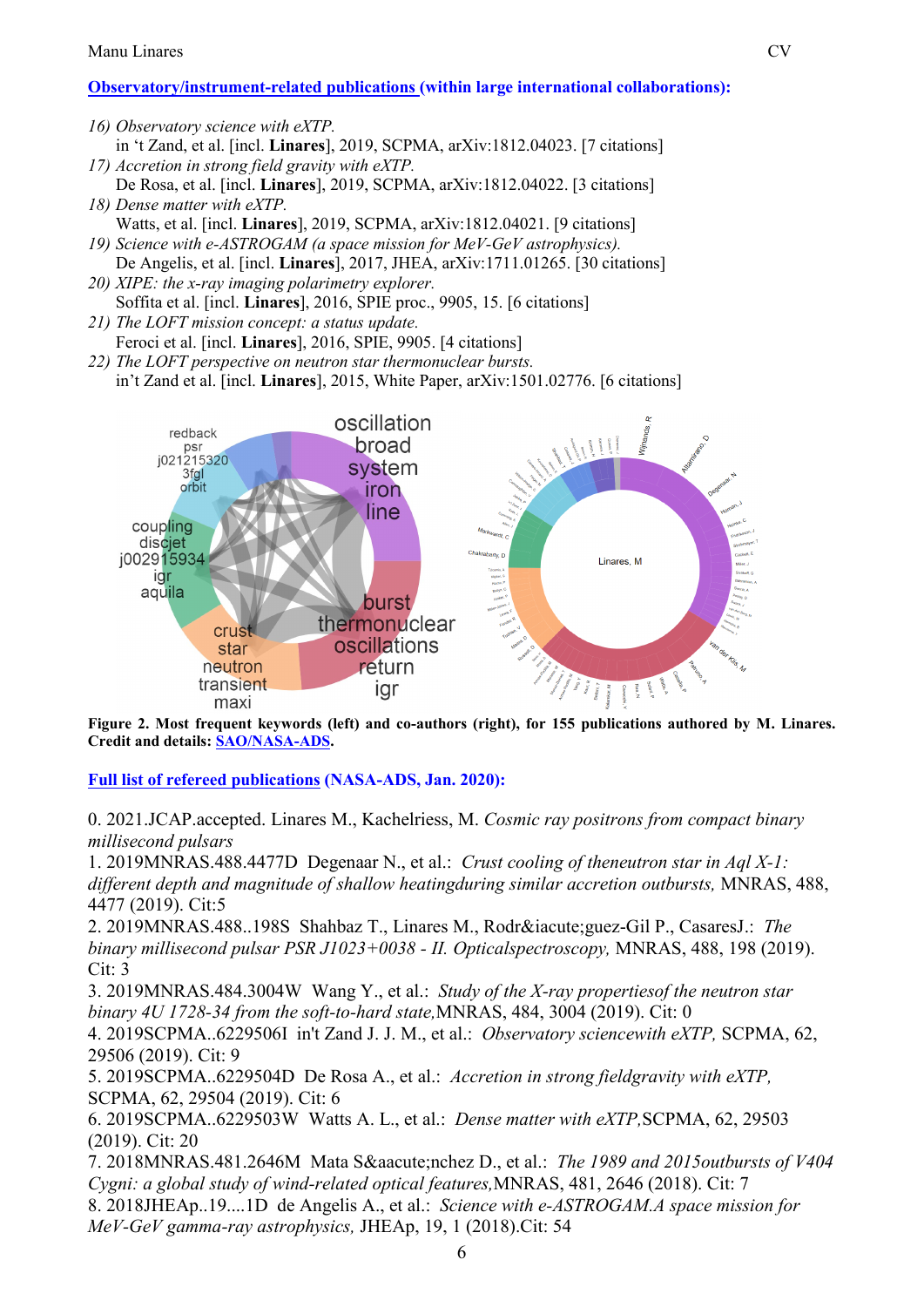9. [2018ApJ...859...54L](https://ui.adsabs.harvard.edu/abs/2018ApJ...859...54L) Linares M., Shahbaz T., Casares J.: *Peering intothe Dark Side: Magnesium Lines Establish a Massive Neutron Star in PSRJ2215+5135,* ApJ, 859, 54 (2018). Cit: 42

10. [2018MNRAS.473L..50L](https://ui.adsabs.harvard.edu/abs/2018MNRAS.473L..50L) Linares M.: *The 26.3-h orbit and multiwavelengthproperties of the `redback' millisecond pulsar PSR J1306-40,* MNRAS, 473,L50 (2018). Cit: 3

11. [2017MNRAS.472.4287S](https://ui.adsabs.harvard.edu/abs/2017MNRAS.472.4287S) Shahbaz T., Linares M., Breton R. P.: *Propertiesof the redback millisecond pulsar binary 3FGL J0212.1+5320,* MNRAS, 472,4287 (2017). Cit: 5

12. [2017ApJ...851L..28P](https://ui.adsabs.harvard.edu/abs/2017ApJ...851L..28P) Parikh A. S., et al.: *Different AccretionHeating of the Neutron Star Crust during Multiple Outbursts in MAXIJ0556-332,* ApJ, 851, L28 (2017). Cit: 14

13. [2017MNRAS.471.2902R](https://ui.adsabs.harvard.edu/abs/2017MNRAS.471.2902R) Rea N., et al.: *Multiband study of RX J0838-2827and XMM J083850.4-282759: a new asynchronous magnetic cataclysmic variableand a candidate transitional millisecond pulsar,* MNRAS, 471, 2902(2017). Cit: 6

14. [2017MNRAS.468..564M](https://ui.adsabs.harvard.edu/abs/2017MNRAS.468..564M) Mata Sánchez D., Charles P. A., Armas Padilla M., Buckley D. A. H., Israel G. L., Linares M., Muñ oz-Darias T.: *Swift and SALT observations of the multiple outbursts of MAXI J1957+032,* MNRAS,468, 564 (2017). Cit: 4

15. [2017MNRAS.466.4074P](https://ui.adsabs.harvard.edu/abs/2017MNRAS.466.4074P) Parikh A. S., et al.: *Potential cooling of anaccretion-heated neutron star crust in the low-mass X-ray binary 1RXSJ180408.9-342058,* MNRAS, 466, 4074 (2017). Cit: 14

16. [2017MNRAS.465.4602L](https://ui.adsabs.harvard.edu/abs/2017MNRAS.465.4602L) Linares M., Miles-Pá ez P., Rodrí guez-Gil P., ShahbazT., Casares J., Fariña C., Karjalainen R.: *A millisecond pulsarcandidate in a 21-h orbit: 3FGL J0212.1+5320,* MNRAS, 465, 4602 (2017).Cit: 8

17. [2016ApJ...826..228J](https://ui.adsabs.harvard.edu/abs/2016ApJ...826..228J) Jenke P. A., Linares M., Connaughton V., Beklen E.,Camero-Arranz A., Finger M. H., Wilson-Hodge C. A.: *The Fermi-GBMThree-year X-Ray Burst Catalog,* ApJ, 826, 228 (2016). Cit: 8

18. [2016MNRAS.460..345T](https://ui.adsabs.harvard.edu/abs/2016MNRAS.460..345T) Tetarenko A. J., et al.: *Disc-jet coupling inthe Terzan 5 neutron star X-ray binary EXO 1745-248,* MNRAS, 460, 345(2016). Cit: 19

19. [2016Natur.534...75M](https://ui.adsabs.harvard.edu/abs/2016Natur.534...75M) Muñoz-Darias T., et al.: *Regulation ofblack-hole accretion by a disk wind during a violent outburst of V404Cygni,* Natur, 534, 75 (2016). Cit: 54

20. [2016MNRAS.456.4001W](https://ui.adsabs.harvard.edu/abs/2016MNRAS.456.4001W) Waterhouse A. C., Degenaar N., Wijnands R., Brown E.F., Miller J. M., Altamirano D., Linares M.: *Constraining theproperties of neutron star crusts with the transient low-mass X-ray binaryAql X-1,* MNRAS, 456, 4001 (2016). Cit: 23

21. [2015MNRAS.454.1371W](https://ui.adsabs.harvard.edu/abs/2015MNRAS.454.1371W) Wijnands R., Degenaar N., Armas Padilla M.,Altamirano D., Cavecchi Y., Linares M., Bahramian A., Heinke C. O.: *Low-level accretion in neutron star X-ray binaries,* MNRAS, 454, 1371(2015). Cit: 47

22. [2015MNRAS.453.3461S](https://ui.adsabs.harvard.edu/abs/2015MNRAS.453.3461S) Shahbaz T., et al.: *The binary millisecondpulsar PSR J1023+0038 during its accretion state - I. Optical variability,*MNRAS, 453, 3461 (2015). Cit: 22

23. [2015ApJ...801...10A](https://ui.adsabs.harvard.edu/abs/2015ApJ...801...10A) Allen J. L., Linares M., Homan J., Chakrabarty D.: *Spectral Softening Between Outburst and Quiescence In The Neutron StarLow-Mass X-Ray Binary SAX J1750.8-2900,*  ApJ, 801, 10 (2015). Cit:14

24. [2014ApJ...795..131H](https://ui.adsabs.harvard.edu/abs/2014ApJ...795..131H) Homan J., Fridriksson J. K., Wijnands R., Cackett E.M., Degenaar N., Linares M., Lin D., Remillard R. A.: *A Strongly HeatedNeutron Star in the Transient Z Source MAXI J0556-332,* ApJ, 795, 131(2014). Cit: 42

25. [2014ApJ...795...72L](https://ui.adsabs.harvard.edu/abs/2014ApJ...795...72L) Linares M.: *X-Ray States of Redback MillisecondPulsars,* ApJ, 795, 72 (2014). Cit: 51

26. [2014ApJ...793..128V](https://ui.adsabs.harvard.edu/abs/2014ApJ...793..128V) van den Berg M., Homan J., Fridriksson J. K.,Linares M.: *Discovery of the Near-infrared Counterpart to the LuminousNeutron-star Low-mass X-Ray Binary GX 3+1,* ApJ, 793, 128 (2014). Cit:4

27. [2014MNRAS.443.1788C](https://ui.adsabs.harvard.edu/abs/2014MNRAS.443.1788C) Coffey D., et al.: *Absorption at the dustsublimation radius and the dichotomy between X-ray and opticalclassification in the Seyfert galaxy H0557-385,* MNRAS, 443, 1788 (2014).Cit: 6

28. [2014MNRAS.440.3275S](https://ui.adsabs.harvard.edu/abs/2014MNRAS.440.3275S) Sanna A., Méndez M., Altamirano D., Belloni T., Hiemstra B., Linares M.: *Broad iron emission line and kilohertzquasi-periodic oscillations in the neutron star system 4U 1636-53,*MNRAS, 440, 3275 (2014). Cit: 10

29. [2014MNRAS.438..251L](https://ui.adsabs.harvard.edu/abs/2014MNRAS.438..251L) Linares M., et al.: *The neutron star transientand millisecond pulsar in M28: from sub-luminous accretion torotation-powered quiescence,* MNRAS, 438, 251 (2014).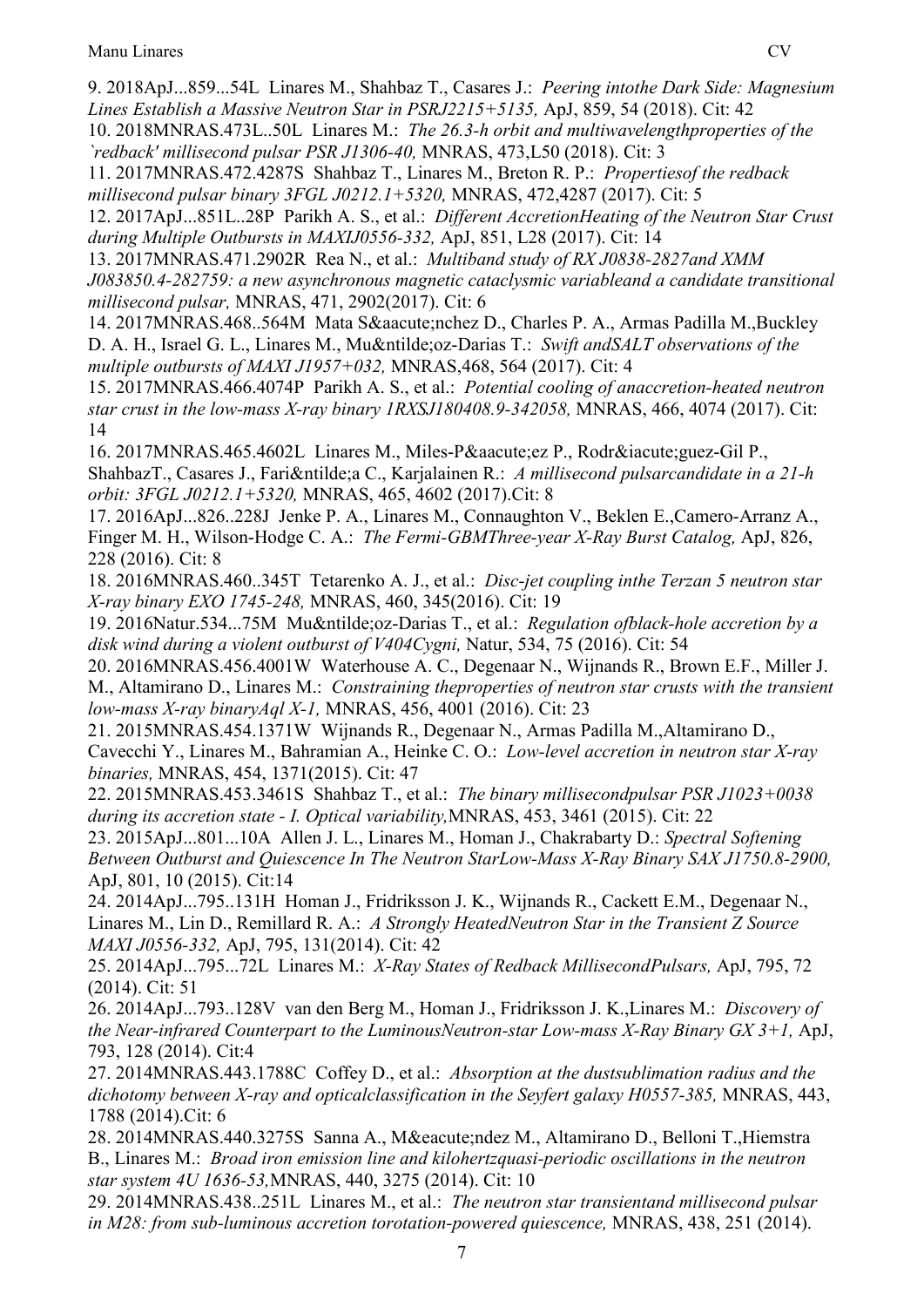Cit: 61

30. [2014ApJ...780..127B](https://ui.adsabs.harvard.edu/abs/2014ApJ...780..127B) Bahramian A., et al.: *Discovery of the ThirdTransient X-Ray Binary in the Galactic Globular Cluster Terzan 5,* ApJ,780, 127 (2014). Cit: 51

31. [2013MNRAS.433.2436P](https://ui.adsabs.harvard.edu/abs/2013MNRAS.433.2436P) Pawar D. D., Kalamkar M., Altamirano D., Linares M.,Shanthi K., Strohmayer T., Bhattacharya D., van der Klis M.: *Discoveryof twin kHz quasi-periodic oscillations in the low-mass X-ray binary XTEJ1701-407,* MNRAS, 433, 2436 (2013). Cit: 6

32. [2013MNRAS.433.1951A](https://ui.adsabs.harvard.edu/abs/2013MNRAS.433.1951A) Armstrong R. P., et al.: *A return to strongradio flaring by Circinus X-1 observed with the Karoo Array Telescope testarray KAT-7,* MNRAS, 433, 1951 (2013). Cit: 12

33. [2013MNRAS.432.1144S](https://ui.adsabs.harvard.edu/abs/2013MNRAS.432.1144S) Sanna A., Hiemstra B., Méndez M., Altamirano D.,Belloni T., Linares M.: *Broad iron line in the fast spinningneutron-star system 4U 1636-53,* MNRAS, 432, 1144 (2013). Cit:28

34. [2013MNRAS.429.1244S](https://ui.adsabs.harvard.edu/abs/2013MNRAS.429.1244S) Soleri P., et al.: *A complex state transitionfrom the black hole candidate Swift J1753.5-0127,* MNRAS, 429, 1244(2013). Cit: 31

35. [2012ApJ...760..133L](https://ui.adsabs.harvard.edu/abs/2012ApJ...760..133L) Linares M., et al.: *The Fermi-GBM X-Ray BurstMonitor: Thermonuclear Bursts from 4U 0614+09,* ApJ, 760, 133 (2012).Cit: 6

36. [2012ApJ...759L..20A](https://ui.adsabs.harvard.edu/abs/2012ApJ...759L..20A) Altamirano D., Ingram A., van der Klis M., WijnandsR., Linares M., Homan J.: *Low-frequency Quasi-periodic Oscillation fromthe 11 Hz Accreting Pulsar in Terzan 5: Not Frame Dragging,* ApJ, 759,L20 (2012). Cit: 22

37. [2012ApJ...759....8D](https://ui.adsabs.harvard.edu/abs/2012ApJ...759....8D) Degenaar N., Linares M., Altamirano D., Wijnands R.: *Two New Bursting Neutron Star Low-mass X-Ray Binaries: SwiftJ185003.2-005627 and Swift J1922.7-1716,* ApJ, 759, 8 (2012). Cit:7

38. [2012ApJ...748...82L](https://ui.adsabs.harvard.edu/abs/2012ApJ...748...82L) Linares M., Altamirano D., Chakrabarty D., CummingA., Keek L.: *Millihertz Quasi-periodic Oscillations and ThermonuclearBursts from Terzan 5: A Showcase of Burning Regimes,* ApJ, 748, 82(2012). Cit: 54

39. [2011ApJ...742L..17A](https://ui.adsabs.harvard.edu/abs/2011ApJ...742L..17A) Altamirano D., et al.: *The Faint "Heartbeats" ofIGR J17091-3624: An Exceptional Black Hole Candidate,* ApJ, 742, L17(2011). Cit: 86

40. [2011MNRAS.417..659A](https://ui.adsabs.harvard.edu/abs/2011MNRAS.417..659A) Armas Padilla M., Degenaar N., Patruno A., RussellD. M., Linares M., Maccarone T. J., Homan J., Wijnands R.: *X-raysoftening in the new X-ray transient XTE J1719-291 during its 2008 outburstdecay,* MNRAS, 417, 659 (2011). Cit: 28

41. [2011ApJ...740L...8C](https://ui.adsabs.harvard.edu/abs/2011ApJ...740L...8C) Cavecchi Y., et al.: *Implications of BurstOscillations from the Slowly Rotating Accreting Pulsar IGR J17480-2446 inthe Globular Cluster Terzan 5,* ApJ, 740, L8 (2011). Cit: 43

42. [2011ApJ...733L..17L](https://ui.adsabs.harvard.edu/abs/2011ApJ...733L..17L) Linares M., Chakrabarty D., van der Klis M.: *Onthe Cooling Tails of Thermonuclear X-ray Bursts: The IGR J17480-2446 Link,*ApJ, 733, L17 (2011). Cit: 19

43. [2011ApJ...731L...2K](https://ui.adsabs.harvard.edu/abs/2011ApJ...731L...2K) Kalamkar M., Homan J., Altamirano D., van der KlisM., Casella P., Linares M.: *The Identification of MAXI J1659-152 as aBlack Hole Candidate, ApJ, 731, L2* (2011). Cit: 24

44. [2011ApJ...727L..18A](https://ui.adsabs.harvard.edu/abs/2011ApJ...727L..18A) Altamirano D., et al.: *Discovery of an AccretingMillisecond Pulsar in the Eclipsing Binary System SWIFT J1749.4-2807,*ApJ, 727, L18 (2011). Cit: 22

45. [2010MNRAS.409.1136A](https://ui.adsabs.harvard.edu/abs/2010MNRAS.409.1136A) Altamirano D., Watts A., Linares M., Markwardt C.B., Strohmayer T., Patruno A.: *Type I X-ray bursts and burstoscillations in the accreting millisecond X-ray pulsar IGR J17511-3057,*MNRAS, 409, 1136 (2010). Cit: 24

46. [2010MNRAS.406.1471S](https://ui.adsabs.harvard.edu/abs/2010MNRAS.406.1471S) Soleri P., et al.: *Investigating the disc-jetcoupling in accreting compact objects using the black hole candidate SwiftJ1753.5-0127, MNRAS, 406, 1471 (2010).* Cit: 51

47. [2010ApJ...719L..84L](https://ui.adsabs.harvard.edu/abs/2010ApJ...719L..84L) Linares M., et al.: *The Return of the Bursts:Thermonuclear Flashes from Circinus X-1,* ApJ, 719, L84 (2010). Cit:24

48. [2010A&A...517A..72L](https://ui.adsabs.harvard.edu/abs/2010A%26A...517A..72L) Lewis F., et al.: *The double-peaked 2008 outburst of the accreting milli-second X-ray pulsar, IGR J00291+5934,* A&A, 517, A72 (2010). Cit: 26

49. [2010ApJ...716L.109M](https://ui.adsabs.harvard.edu/abs/2010ApJ...716L.109M) Miller-Jones J. C. A., et al.: *Evolution of theRadio-X-ray Coupling Throughout an Entire Outburst of Aquila X-1,* ApJ,716, L109 (2010). Cit: 45

50. [2010ApJ...714..894H](https://ui.adsabs.harvard.edu/abs/2010ApJ...714..894H) Heinke C. O., et al.: *Discovery of a SecondTransient Low-Mass X-ray Binary in the Globular Cluster Ngc 6440,* ApJ,714, 894 (2010). Cit: 60

51. [2010A&A...514A..65K](https://ui.adsabs.harvard.edu/abs/2010A%26A...514A..65K) Kuulkers E., et al.: *What ignites on the neutron star of 4U 0614+091?,*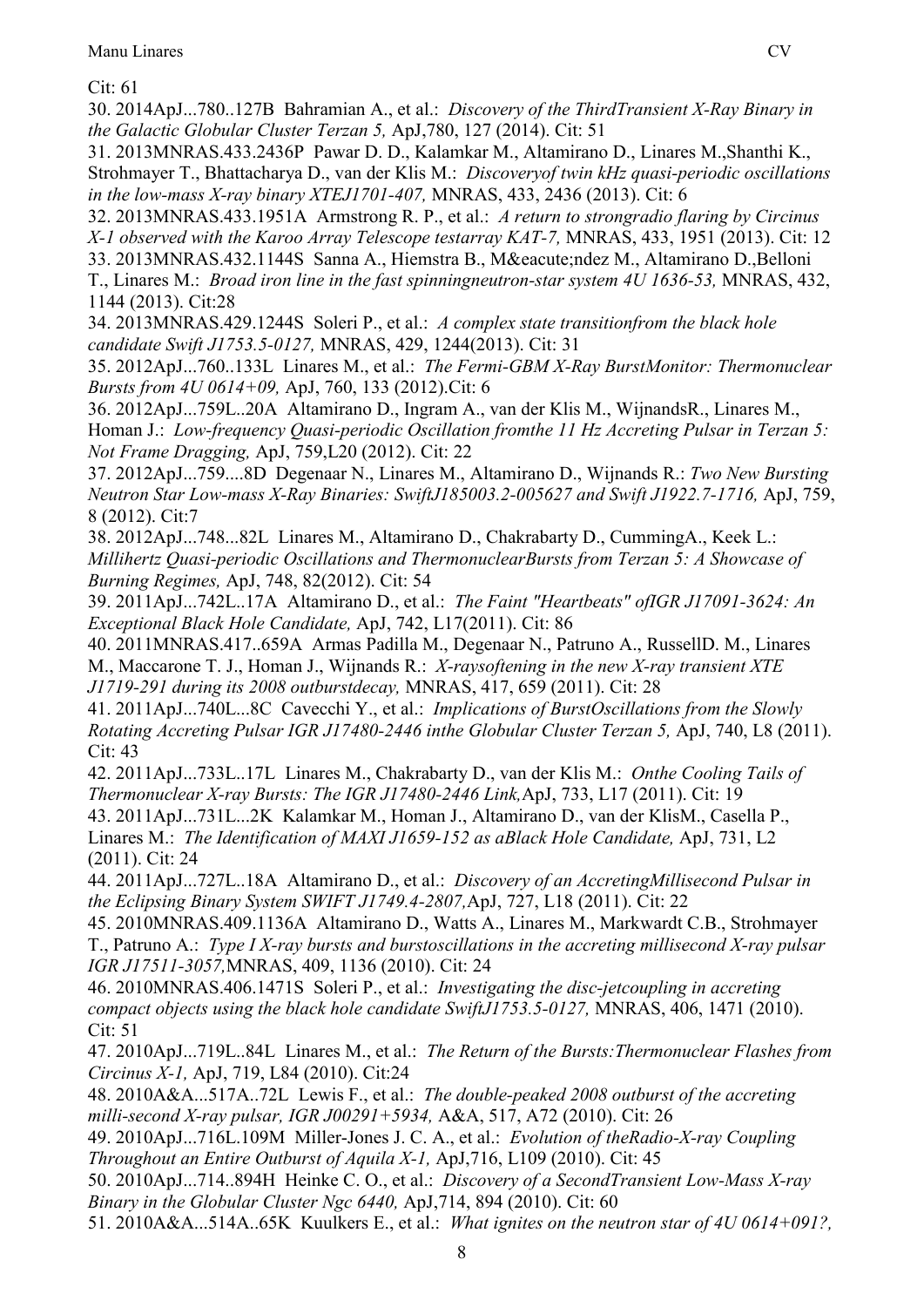A&A, 514, A65 (2010). Cit: 56

52. [2010ApJ...712L..58A](https://ui.adsabs.harvard.edu/abs/2010ApJ...712L..58A) Altamirano D., et al.: *Discovery of a 205.89 HzAccreting Millisecond Xray Pulsar in the Globular Cluster NGC 6440,*ApJ, 712, L58 (2010). Cit: 54

53. [2010MNRAS.401..223A](https://ui.adsabs.harvard.edu/abs/2010MNRAS.401..223A) Altamirano D., et al.: *Type I X-ray bursts,burst oscillations and kHz quasi-periodic oscillations in the neutron starsystem IGRJ17191-2821,* MNRAS, 401, 223 (2010). Cit: 18

54. [2009MNRAS.400.2111T](https://ui.adsabs.harvard.edu/abs/2009MNRAS.400.2111T) Tudose V., Fender R. P., Linares M., Maitra D., vander Klis M.: *The*  disc-jet coupling in the neutron star X-ray binaryAquila X-1, MNRAS, 400, 2111 (2009). Cit: 43 55. [2009MNRAS.396L..51P](https://ui.adsabs.harvard.edu/abs/2009MNRAS.396L..51P) Patruno A., Rea N., Altamirano D., Linares M.,Wijnands R., van der Klis M.: *SAXJ1808.4-3658: high-resolutionspectroscopy and decrease of pulsed fraction at low energies,* MNRAS,396, L51 (2009). Cit: 32

56. [2009ApJ...698L.174W](https://ui.adsabs.harvard.edu/abs/2009ApJ...698L.174W) Watts A. L., et al.: *Discovery of BurstOscillations in the Intermittent Accretion-Powered Millisecond Pulsar HETEJ1900.1-2455,* ApJ, 698, L174 (2009). Cit: 20 57. [2009ApJ...694L..21C](https://ui.adsabs.harvard.edu/abs/2009ApJ...694L..21C) Cackett E. M., Altamirano D., Patruno A., Miller J.M., Reynolds M., Linares M., Wijnands R.: *Broad Relativistic IronEmission Line Observed in SAX J1808.4-3658,*  ApJ, 694, L21 (2009). Cit:82

58. [2009MNRAS.392L..11L](https://ui.adsabs.harvard.edu/abs/2009MNRAS.392L..11L) Linares M., Watts A. L., Wijnands R., Soleri P.,Degenaar N., Curran P. A., Starling R. L. C., van der Klis M.: *TheSwift capture of a long X-ray burst from XTE J1701- 407,* MNRAS, 392, L11(2009). Cit: 17

59. [2008ApJ...677..515L](https://ui.adsabs.harvard.edu/abs/2008ApJ...677..515L) Linares M., Wijnands R., van der Klis M., Krimm H.,Markwardt C. B., Chakrabarty D.: *Timing and Spectral Properties of theAccreting Millisecond Pulsar SWIFT J1756.9-2508,* ApJ, 677, 515 (2008).Cit: 12

60. [2007ApJ...660..595L](https://ui.adsabs.harvard.edu/abs/2007ApJ...660..595L) Linares M., van der Klis M., Wijnands R.: *AnAccreting Millisecond Pulsar with Black Hole-like X-Ray Variability: IGRJ00291+5934,* ApJ, 660, 595 (2007). Cit: 27 61. [2006MNRAS.372..479C](https://ui.adsabs.harvard.edu/abs/2006MNRAS.372..479C) Cackett E. M., Wijnands R., Linares M., Miller J.M., Homan J., Lewin W. H. G.: *Cooling of the quasi-persistent neutronstar X-ray transients KS 1731-260 and MXB 1659-29,* MNRAS, 372, 479(2006). Cit: 90

62. [2005ApJ...634.1250L](https://ui.adsabs.harvard.edu/abs/2005ApJ...634.1250L) Linares M., van der Klis M., Altamirano D.,Markwardt C. B.: *Discovery of Kilohertz Quasi-periodic Oscillations andShifted Frequency Correlations in the Accreting Millisecond Pulsar XTEJ1807-294,* ApJ, 634, 1250 (2005). Cit: 66

**Full list of 1st author non-refereed publications [\(NASA-ADS, M](http://adsabs.harvard.edu/cgi-bin/nph-abs_connect?db_key=AST&db_key=PRE&qform=AST&arxiv_sel=astro-ph&arxiv_sel=cond-mat&arxiv_sel=cs&arxiv_sel=gr-qc&arxiv_sel=hep-ex&arxiv_sel=hep-lat&arxiv_sel=hep-ph&arxiv_sel=hep-th&arxiv_sel=math&arxiv_sel=math-ph&arxiv_sel=nlin&arxiv_sel=nucl-ex&arxiv_sel=nucl-th&arxiv_sel=physics&arxiv_sel=quant-ph&arxiv_sel=q-bio&sim_query=YES&ned_query=YES&adsobj_query=YES&aut_logic=OR&obj_logic=OR&author=linares%2C+m.&object=&start_mon=&start_year=&end_mon=&end_year=&ttl_logic=OR&title=&txt_logic=OR&text=&nr_to_return=200&start_nr=1&jou_pick=ALL&ref_stems=&data_and=ALL&group_and=ALL&start_entry_day=&start_entry_mon=&start_entry_year=&end_entry_day=&end_entry_mon=&end_entry_year=&min_score=&sort=SCORE&data_type=SHORT&aut_syn=YES&ttl_syn=YES&txt_syn=YES&aut_wt=1.0&obj_wt=1.0&ttl_wt=0.3&txt_wt=3.0&aut_wgt=YES&obj_wgt=YES&ttl_wgt=YES&txt_wgt=YES&ttl_sco=YES&txt_sco=YES&version=1)arch 2019):**

1. [2016ATel.8996....1L](http://adsabs.harvard.edu/abs/2016ATel.8996....1L) Linares M., Chenevez J.: *Swift-XRT globular cluster monitor: April 2016 Terzan 5 observations,* ATel, 8996, (2016).

2. [2015ATel.7247....1L](http://adsabs.harvard.edu/abs/2015ATel.7247....1L) Linares M., et al.: *Swift refined location points to the neutron star transient EXO 1745-248 as the source currently active in Terzan 5,* ATel, 7247, (2015).

3. [2014ATel.5883....1L](http://adsabs.harvard.edu/abs/2014ATel.5883....1L) Linares M., Kennea J., Krimm H., Kouveliotou C.: *Swift detects bursting activity from GRO J1744-28,* ATel, 5883, (2014).

4. [2014ATel.5868....1L](http://adsabs.harvard.edu/abs/2014ATel.5868....1L) Linares M., Casares J., Rodriguez-Gil P., Shahbaz T.: *PSR J1023+0038: phaseresolved optical spectroscopy and continued X-ray activity,* ATel, 5868, (2014).

5. [2013ATel.4960....1L](http://adsabs.harvard.edu/abs/2013ATel.4960....1L) Linares M.: *IGR J18245-2452: an accreting neutron star and thermonuclear burster in M28,* ATel, 4960, (2013).

6. [2012AAS...21921701L](http://adsabs.harvard.edu/abs/2012AAS...21921701L) Linares M., Altamirano D., Chakrabarty D., Cumming A., Keek L.: *Millihertz Oscillations And Thermonuclear Bursts From Terzan 5: A Showcase Of Burning Regimes,* AAS, 219, 217.01 (2012).

7. [2011HEAD...12.4407L](http://adsabs.harvard.edu/abs/2011HEAD...12.4407L) Linares M., Chakrabarty D., van der Klis M.: *On The Cooling Tails Of Thermonuclear X-ray Bursts: News From Terzan 5,* HEAD, 12, 44.07 (2011).

8. [2011ATel.3661....1L](http://adsabs.harvard.edu/abs/2011ATel.3661....1L) Linares M., et al.: *Swift observations of the accreting millisecond pulsar IGR J17498-2921: from outburst to quiescence,* ATel, 3661, (2011).

9. [2011ATel.3632....1L](http://adsabs.harvard.edu/abs/2011ATel.3632....1L) Linares M., Chakrabarty D., Cummings J. R., Kennea J. A., Krimm H. A., Markwardt C. B.: *Swift detects an X-ray burst and renewed activity from KS 1741-293*, ATel, 3632, (2011). 10. [2011ATel.3568....1L](http://adsabs.harvard.edu/abs/2011ATel.3568....1L) Linares M., et al.: *RXTE detection of a thermonuclear burst from IGR J17498- 2921: distance estimate and burst oscillations,* ATel, 3568, (2011).

11. [2011AAS...21832006L](http://adsabs.harvard.edu/abs/2011AAS...21832006L) Linares M., Chakrabarty D., van der Klis M.: *On The Cooling Tails Of*